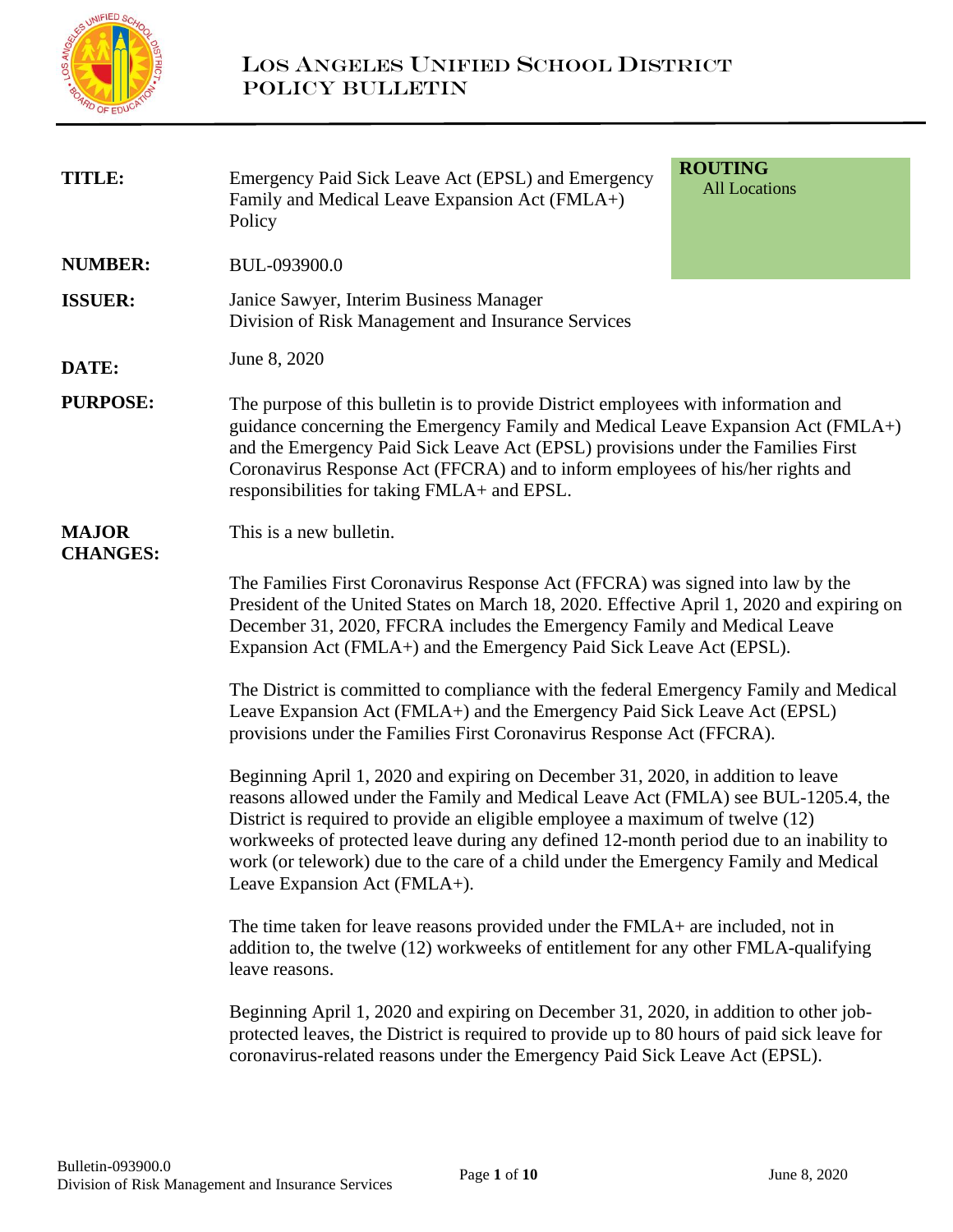

Leave under EPSL can only be used for specified reasons, supersedes other leave forms for those specified reasons, does not accrue, and cannot be carried over.

Where there is a conflict between the provisions of FMLA+ and/or EPSL under FFCRA and any other job-protected leave provided by the District, the provision which provides the greater family or medical leave rights to the employee will prevail.

#### **GUIDELINES: I. Eligibility**

### **Emergency Family and Medical Leave Expansion Act (FMLA+):**

District employees who have been employed not less than 30 calendar days are eligible for FMLA+ leave.

An employee is considered to have been employed for at least 30 calendar days if the District had the employee on its payroll calendar for the 30 calendar days immediately prior to the day the employee's leave would begin.

### **Emergency Paid Sick Leave Act (EPSL):**

District employees working full-time or part-time are eligible for EPSL leave.

### **II. Reasons for Leave**

### **Emergency Family and Medical Leave Expansion Act (FMLA+):**

Eligible and entitled employees may take FMLA+ leave when the employee is unable to work (or telework), if made available by the District, due to a need to care for the employee's son or daughter, if:

- A. The elementary/secondary school or place of care of employee's son or daughter has been closed due to a declared COVID-19 public health emergency; or
- B. The childcare provider of the employee's son or daughter is unavailable due to a declared COVID-19 public health emergency.

### **Emergency Paid Sick Leave Act (EPSL):**

Eligible and entitled employees may take EPSL leave when the employee is unable to work (or telework), if made available by the District, for any of the following reasons:

- A. The employee is subject to a government (federal, state, local) quarantine or isolation order related to COVID-19;
- B. The employee has been advised by a health care provider to self-quarantine due to COVID-19;
- C. The employee is experiencing symptoms of COVID-19 and seeking medical diagnosis;
- D. The employee has a bona fide need to care for an individual who is subject to quarantine (pursuant to Federal, State, or local government order or advice of a health care provider) related to COVID-19;
- E. The employee is caring for his/her son or daughter whose elementary/secondary school or place of care has been closed, or the childcare provider of the son or daughter is unavailable, due to COVID-19 precautions; or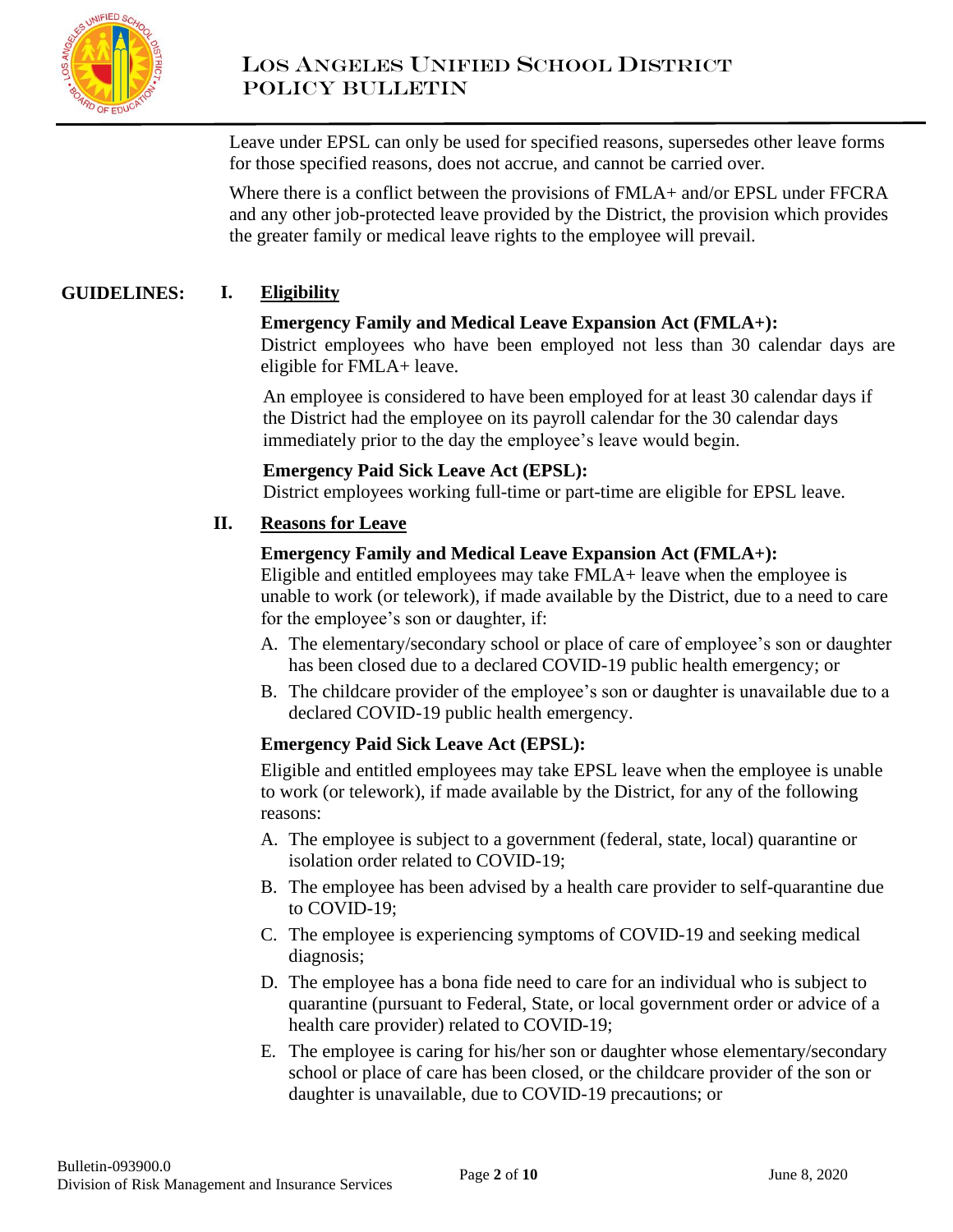

F. The employee is experiencing any other substantially similar conditions as specified by Secretary of Health and Human Services, in consultation with the Secretary of Treasury and the Secretary of Labor.

# **III. Certification of Leave**

Employees who request FMLA+ and/or EPSL leave for any of the reasons specified under FFCRA must submit an Employee Certification (Form FFCRA-1), along with any required supporting documents, within 15 calendar days of the request. (See the "Reasons for Leave" section of this bulletin for more information.) The form must be complete and sufficient in order for FMLA+ and/or EPSL to be approved.

If the Employee Certification (Form FFCRA-1), along with any required supporting documents, is not complete and sufficient, the employee will be notified of the deficiencies in writing and given seven (7) calendar days to correct the deficiencies.

At the time the Site Administrator or Designee requests certification the employee shall be advised of the anticipated consequences of his or her failure to provide adequate certification.

# **IV. Recertification of Leave**

If additional time for the current certification form is needed, either in duration of condition or amount of leave needed, the employee must provide a new completed certification form.

# **V. Duration of Leave**

## **Emergency Family and Medical Leave Expansion Act (FMLA+):**

FMLA, including FMLA+, leave entitlement is limited to a total of 12 workweeks in a 12-month period. The 12-month period is measured forward from the date of the first qualifying absence under FMLA or FMLA+. FMLA+ can be utilized between April 1, 2020 and December 31, 2020.

FMLA+ may be taken intermittently in any increment of time agreed by the Administrator/Supervisor and the employee.

FMLA+ is in addition to any other paid leave benefits provided by the District and supersedes other leave forms available for use to employees for specified reasons. (See "Reasons for Leave" section of this bulletin for more information.)

FMLA+ does not expand an eligible employee's FMLA leave entitlement to greater than 12 workweeks (or 26 workweeks where applicable) during any 12-month period.

An employee who has otherwise exhausted FMLA leave during a 12-month period is not entitled to an additional 12 workweeks under FMLA+.

An employee who has exhausted FMLA entitlement may still be eligible for EPSL.

## **Emergency Paid Sick Leave Act (EPSL):**

EPSL banks have no accrual or waiting period, are in addition to any other paid leave benefits provided by the District and supersede other leave forms available for use to employees for specified reasons. (See "Reasons for Leave" section of this bulletin for more information.)

EPSL banks for employees do not accrue beyond a maximum of 80 hours and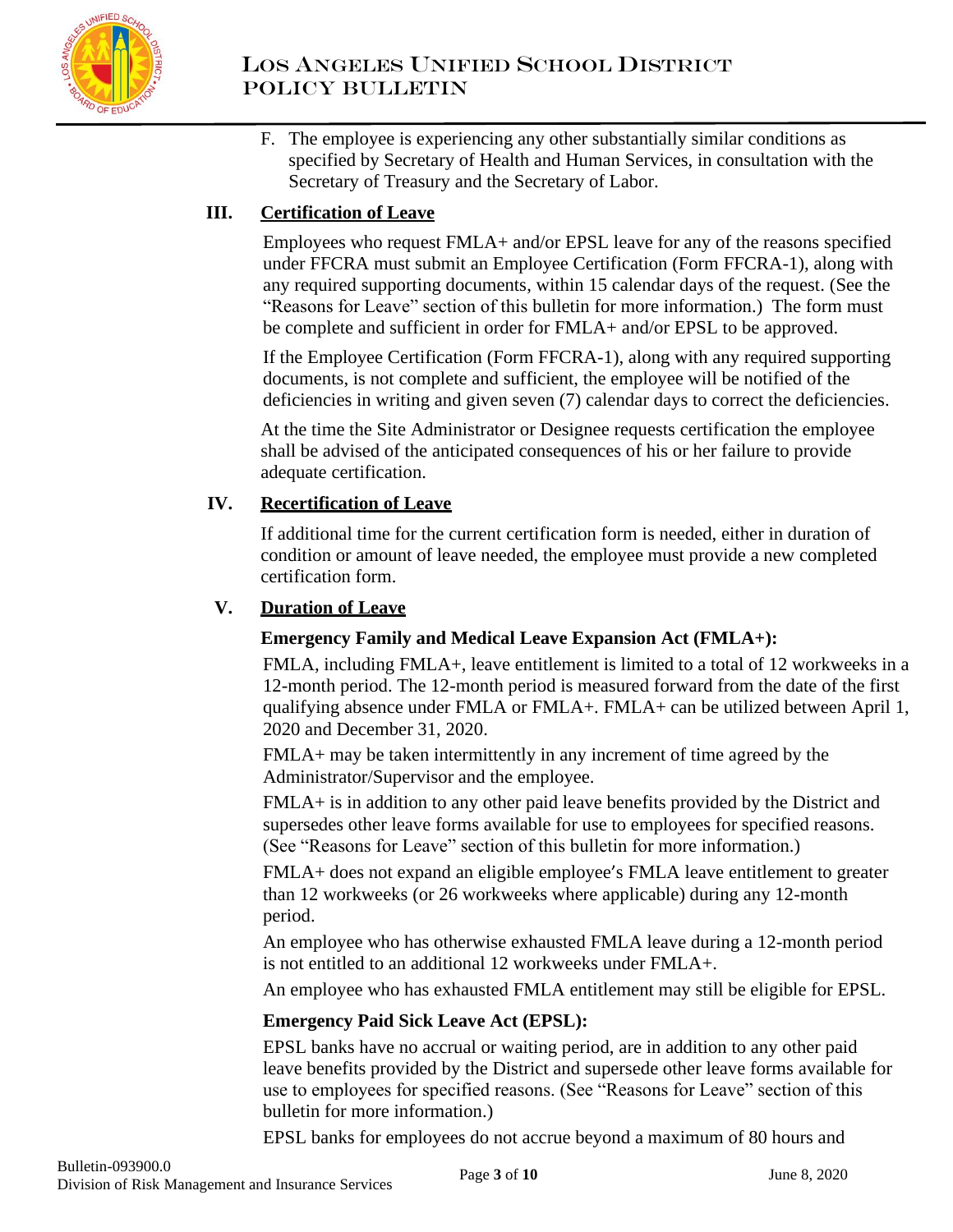

cannot be carried over.

- A. Full-time employees are immediately entitled to up to 80 hours of EPSL leave over a two-week period.
	- EPSL requires an employee to be paid for hours the employee would have been normally scheduled to work even if that is more than 40 hours in a week.
	- In the event an employee is normally scheduled to work more than 40 hours in a week, the employee would receive his/her full scheduled hours for the first week and the remainder of the 80 hours the second week.
- B. Part-time employees are immediately entitled to EPSL leave based on the average number of hours worked during an average two-week period.

An employee may not take EPSL intermittently if the leave is taken for any of the reasons specified in Reasons for Leave, EPSL (A) through (D) and (F). (See "Reasons for Leave" section of this bulletin for more information.) Once the employee begins taking EPSL for one or more of such reasons, the employee must use the permitted days of leave consecutively until the employee no longer has a qualifying reason to take EPSL or leave entitlement exhausts.

EPSL taken to care for the employee's son or daughter whose elementary/secondary school or place of care has been closed, or the childcare provider of the son or daughter is unavailable, due to COVID-19 precautions may be taken intermittently in any increment of time agreed by the Administrator/Supervisor and the employee.

Employees are not entitled to a bank of EPSL per qualifying-event, but rather one total bank of EPSL effective April 1, 2020 and expiring on December 31, 2020.

## **VI. Related Definitions**

- A. **Expanded Family and Medical Leave:** Paid leave in addition to any other paid leave benefits provided by the District under the Emergency Family and Medical Leave Expansion Act (FMLA+) which can be utilized between April 1, 2020 and December 31, 2020.
- B. **FMLA/CFRA Leave**: Family care leave or medical leave that qualifies for up to 12 workweeks of FMLA/CFRA protections in a 12-month period measured forward from the eligible employee's first absence date.
- C. **Health Care Provider**: A licensed physician, surgeon, osteopathic physician or surgeon, podiatrist, dentist, clinical psychologist, optometrist, chiropractor (limited to treatment consisting of manual manipulation of the spine to correct a subluxation as demonstrated by X-ray), nurse practitioner, nurse midwife, clinical social worker, physician assistant, or a Christian Science Practitioner listed with the First Church of Christ, Scientist in Boston, Massachusetts.
- D. *In loco parentis***:** A type of relationship in which a person has put themselves in the situation of a parent by assuming and discharging the obligations of a parent to a minor child, including persons with day-to-day responsibilities to care for or financially support a minor child.
- E. **Intermittent Leave:** Leave taken in separate periods of time due to a serious health condition, rather than one continuous period of time.
- F. **Serious Health Condition**: An illness, injury (including, but not limited to, on-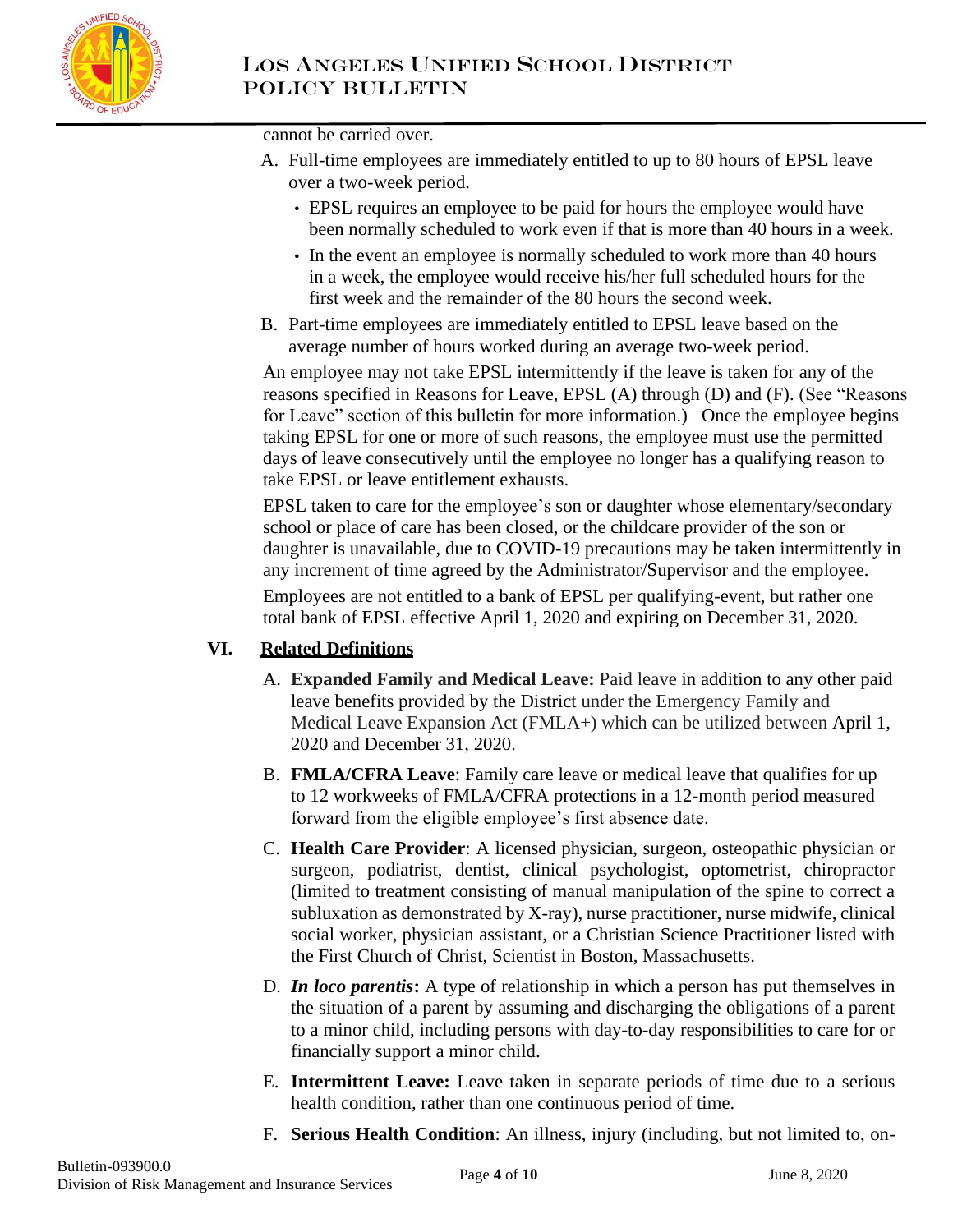

the- job injuries and pregnancy), impairment or physical or mental condition that involves inpatient care or a regimen of continuing treatment by a health care provider.

- G. **Paid Sick Leave:** Paid leave in addition to any other paid leave benefits provided by the District under the Emergency Paid Sick Leave Act (EPSL).
- H. **Site Administrator**: The employee's immediate supervisor or the immediate supervisor's designee.
- I. **Son or Daughter:** Biological, adopted, or foster child, a stepchild, a legal ward, or a child of a person standing *in loco parentis* who is under age 18 or an adult son or daughter (i.e., one who is 18 years of age or older), who (1) has a mental or physical disability, and (2) is incapable of self-care because of that disability.

# **VII. Site Administrator Responsibilities**

## A. **Identify a Potential FMLA+ and/or EPSL Absence**

The Site Administrator or Designee is responsible for initiating the required notifications and eligibility checks.

An employee may be eligible for FMLA+ protections in the event the employee is unable to work (or telework), if made available by the District, due to:

- The elementary/secondary school or place of care of the employee's son or daughter has been closed due to a declared COVID-19 public health emergency; or
- The childcare provider of the employee's son or daughter is unavailable due to a declared COVID-19 public health emergency.

An employee may be eligible for EPSL protections in the event the employee is unable to work (or telework), if made available by the District, when the employee is:

- Subject to a government (federal, state, local) quarantine or isolation order related to COVID-19;
- Advised by a health care provider to self-quarantine due to COVID-19;
- Experiencing symptoms of COVID-19 and seeking medical diagnosis;
- Caring for an individual who is subject to governmental or self-quarantine due to COVID-19;
- Caring for his/her son or daughter if the elementary/secondary school or place of care has been closed, or the childcare provider of the is unavailable, due to COVID-19 precautions; or
- Experiencing any other substantially similar conditions as specified by Secretary of Health and Human Services, in consultation with the Secretary of Treasury and the Secretary of Labor.

In all instances, the Site Administrator or Designee may ask additional questions to determine if the leave is FMLA+ and/or EPSL-qualifying.

# B. **Check Eligibility**

The Site Administrator or Designee shall determine if the employee is eligible for FMLA+ and/or EPSL protections. (See the "Eligibility" section of this bulletin for more information.)

The Site Administrator shall give the employee the Notice of Employee Eligibility & Entitlement and Rights & Responsibilities (Form FFCRA-2).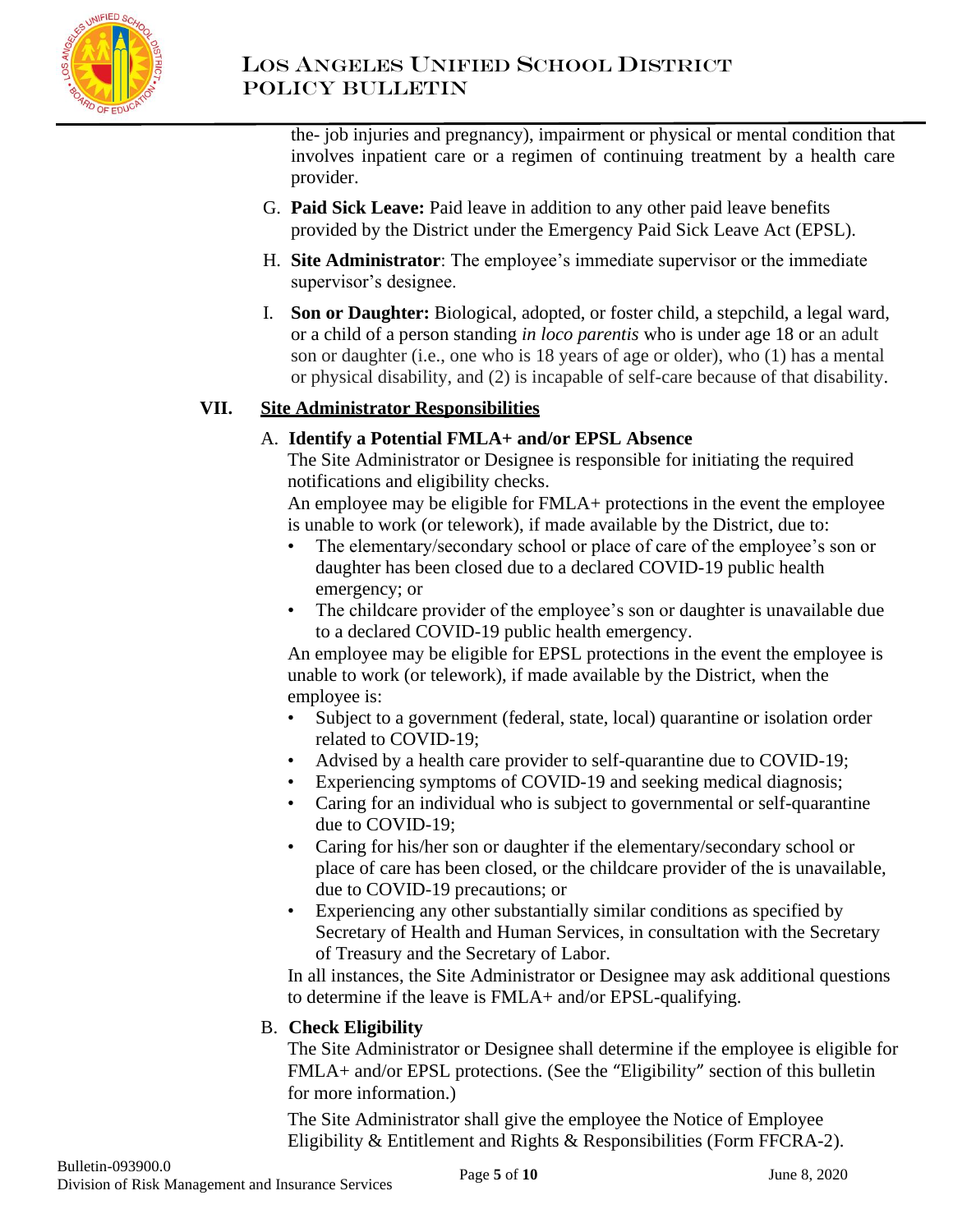

Notice must be provided within five (5) working days of recognizing the need for FMLA+ and/or EPSL. Verbal notice is not sufficient.

If the employee does not meet the eligibility requirements, the Site Administrator or Designee shall give the employee the Designation Not Approved Notice (Form FFCRA-4). Notice must be provided within five (5) working days of determining the employee is not eligible for FMLA+ and/or EPSL.

# C. **Request Certification**

If an employee has a qualifying FMLA+ and/or EPSL absence and is eligible for FMLA+ and/or EPSL protections, the Site Administrator or Designee shall request the appropriate certification from the employee, unless already provided.

The Site Administrator or Designee shall give the employee the Employee Certification (Form FFCRA-1) if it has not been submitted by the employee at the time notice of the need for absence is provided. (See the "Certification of Leave" section of this bulletin for more information.)

### D. **Designating an Absence**

Once the Site Administrator or Designee has reviewed the FMLA+ and/or EPSL Certification form and determined the absence is being taken for an FMLA+ and/or EPSL-qualifying reason, an Approval Designation Notice (Form FFCRA-3) shall be given to the employee.

If the FMLA+ and/or EPSL Certification form is not received, is incomplete, or is not for an FMLA+ and/or EPSL-qualifying reason, the Designation Not Approved Notice (Form FFCRA-4) shall be given to the employee.

In all instances, the designation notice shall be given to the employee within five (5) working days of the determination, absent extenuating circumstances.

## E. **Track Amount of FMLA+ and/or EPSL Time Used**

12 workweeks (60 days) is the maximum entitlement for all FMLA-qualifying reasons, including FMLA+ within any FMLA Year. The only exception is Military Caregiver which allows a maximum of 26 workweeks (130 days) in a 12-month period.

Full-time employees are immediately entitled to up to 80 hours of ESPL leave over a two-week period.

Part-time employees are immediately entitled to EPSL leave based on the average number of hours worked during an average two-week period.

### F. **Maintain Documentation**

All certifications, re-certifications and medical histories of employees or the employee's son, daughter, parent, and spouse are subject to the various privacy protections and must be confidentially maintained.

All FMLA+ and EPSL documentation relating to the employee or employee's son, daughter, parent, and spouse must be kept in a *confidential* file separate from the employee's regular personnel records. If the employee is taking a formal leave of absence (i.e. more than 20 working days), the original paperwork must be submitted to the appropriate Human Resources department and a copy should be kept at the work location.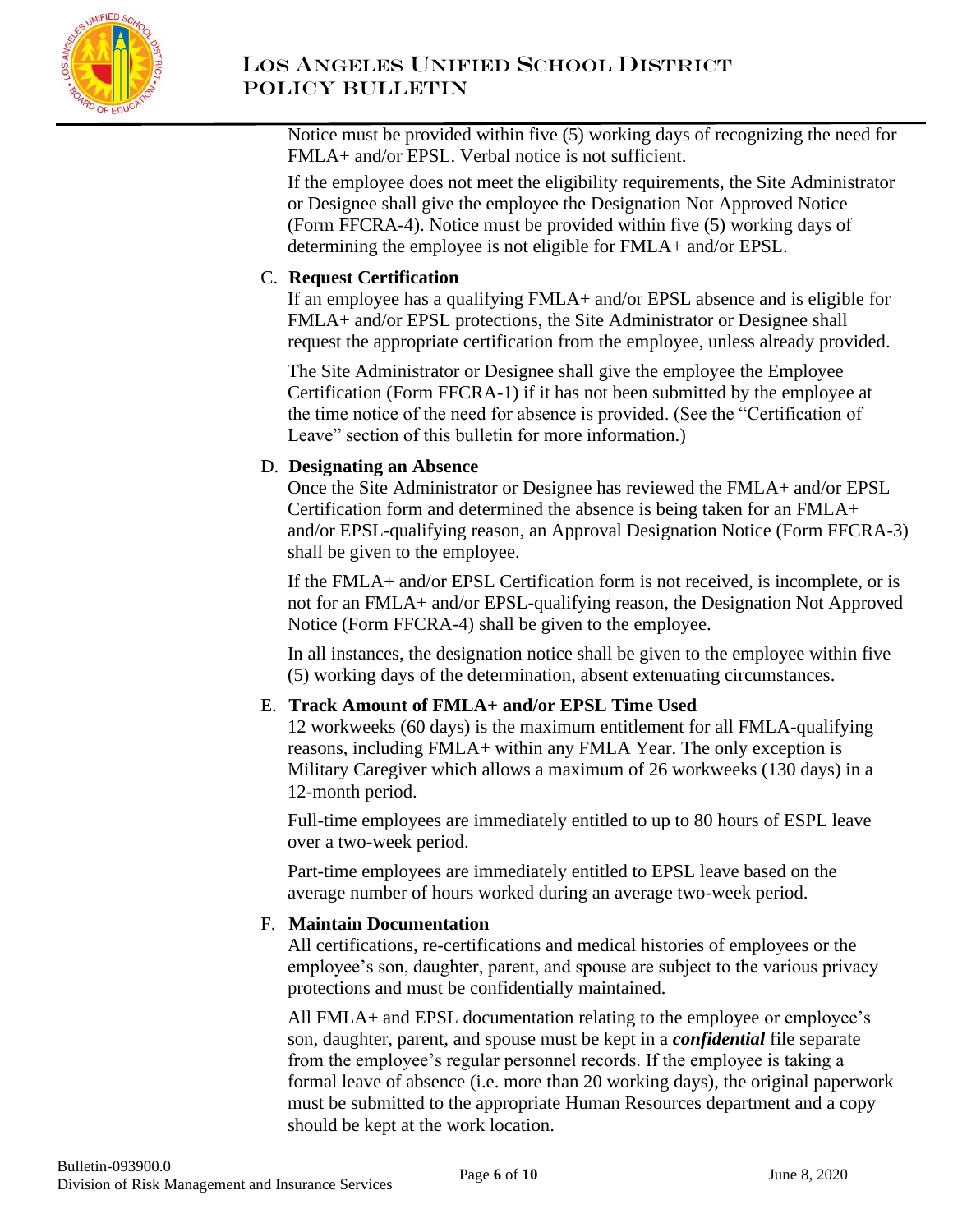

# **VIII. Employee Rights**

If the employee's leave qualifies for FMLA+ and/or EPSL, the employee will have the following rights while on FMLA+ and/or EPSL leave:

A. Paid or unpaid FMLA+ and paid EPSL leave will not constitute a break in service for the purposes of establishing longevity or seniority, or for layoff, recall, promotion, job assignment, or seniority-related benefits.

Unpaid FMLA+ leave, however, is not treated as credited service time for permanency, retirement, or benefit accrual, vesting, and eligibility.

- B. Maintenance of health benefits during any period of FMLA+ and/or EPSL leave under the same conditions as if the employee had continued to work. If an employee goes into an unpaid status while on FMLA+ leave, the District will continue to pay its portion of the health benefits premiums. Employees who pay a portion of his/her health benefits premiums are required to continue to pay his/her portion of the health benefits premium regardless of his/her status (i.e., paid or unpaid).
- C. The District will make a reasonable effort to reinstate an employee to the same or equivalent position upon return from FMLA+ leave, subject to seniority rules in the event of layoffs in the employee's position.

If reasonable efforts fail, the District must make efforts to contact and reinstate the employee if an equivalent position becomes available within a one-year period beginning on earlier of:

- Date on which the qualifying need related to a public health emergency concludes; or
- Date that is 12 weeks after the date the employee's leave started.

If the leave extends beyond the end of the employee's FMLA+ leave entitlement, the employee does not have return rights under FMLA+. However, the employee may have rights under his/her respective Collective Bargaining Agreement and/or Personnel Commission Rules.

## **IX. Employee Responsibilities**

If an employee's leave qualifies as FMLA+ and/or EPSL, the employee will have the following responsibilities while on FMLA+ and/or EPSL leave:

- A. When the need for leave is foreseeable, the employee is expected to notify the Site Administrator as soon as practicable based upon the facts and circumstances.
- B. Comply with the usual and customary call-in and reporting procedures in accordance with his/her work location and Collective Bargaining Agreement.
- C. Once approved for a particular FMLA+ and/or EPSL leave reason, employees are required to reference that leave reason or the FMLA+ and/or EPSL when reporting absences and/or requesting additional leave.

In all instances, the employee is responsible for responding to questions from the Site Administrator to determine if the leave is FMLA+ and/or EPSL-qualifying.

- D. Make a reasonable effort to schedule treatment so as not to disrupt operations.
- E. Employees who pay a portion of his/her health benefits premiums are required to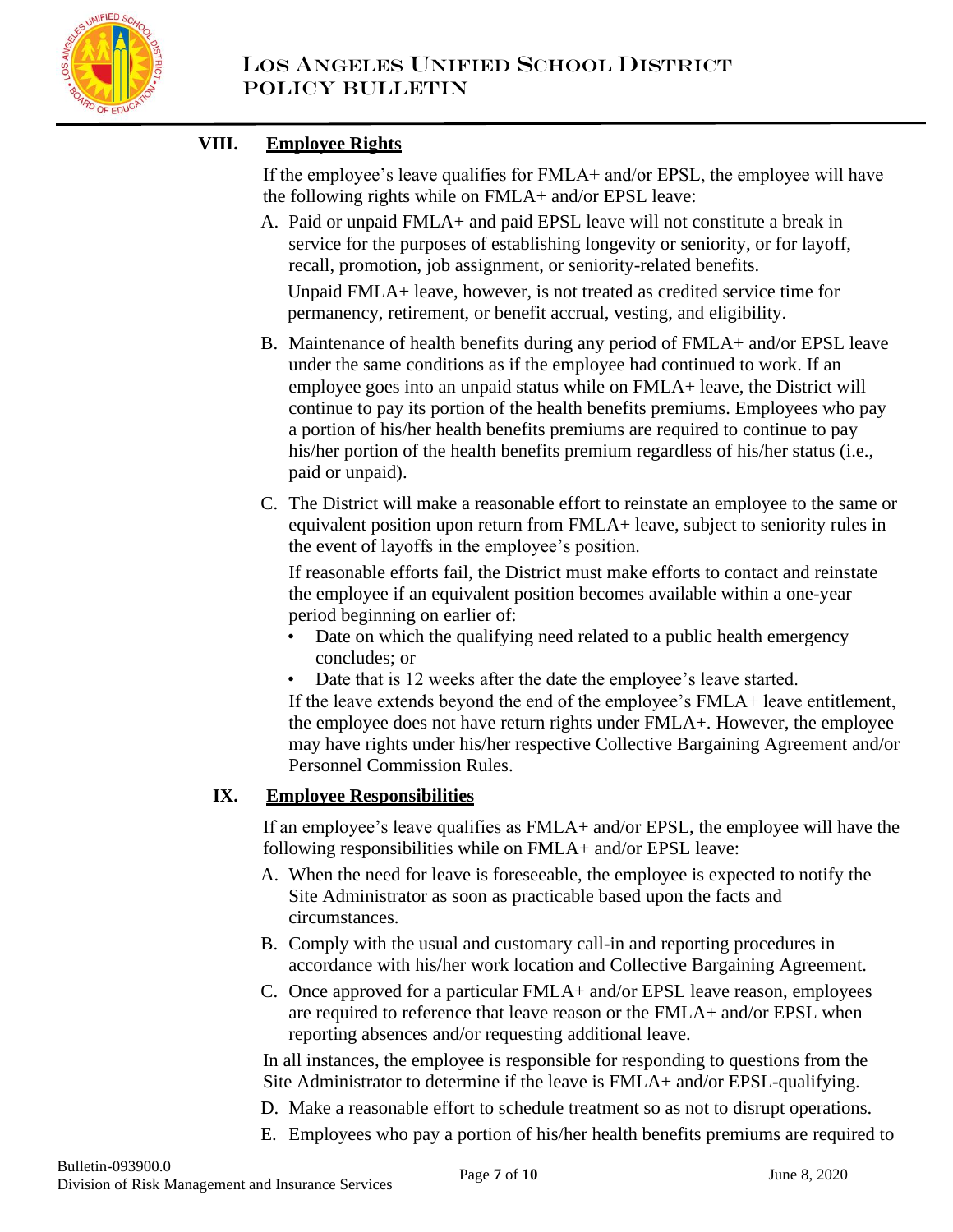

continue to pay his/her portion of the health benefits premium regardless of his/her pay status (i.e. paid or unpaid).

- F. An employee may be required to reimburse the District for health insurance premiums paid on behalf of the employee during his/her FMLA+ and/or EPSL leave if the employee does not return to work following FMLA+ and/or EPSL leave for a reason other than:
	- The continuation, recurrence, or onset of a serious health condition which would entitle him or her to FMLA+ and/or EPSL leave; or
	- Other circumstances beyond the employee's control.

# **X. Compensation**

# **Emergency Family and Medical Leave Expansion Act (FMLA+):**

- A. An employee is entitled to FMLA+ leave if the employee is unable to work (or telework), if made available by the District, due to caring for his/her son or daughter whose elementary/secondary school or place of care has been closed, or the childcare provider is unavailable, due to COVID-19 precautions.
	- The first ten (10) workdays of FMLA+ leave may be unpaid.

An employee may elect to substitute the unpaid portion (weeks one (1) and two (2)) of FMLA+ leave with EPSL, Personal Necessity, Kin Care, or vacation.

- The remainder of FMLA+ leave must be paid at the rate of at least two-thirds of the employee's regular rate of pay.
	- i. Employees who work part-time/irregular schedules are entitled to a rate based on the average number of hours worked over a six (6) month period.
	- ii. Employees who have worked less than six (6) months are entitled to the average number of hours per day the employee normally would be scheduled to work.

Employees may elect to supplement an FMLA+ leave paid at two-thirds (2/3) of his/her regular rate of pay (weeks three (3) through twelve (12)) with, Personal Necessity, Kin Care and/or vacation.

Paid leave under FMLA+ is in addition to any other paid leave benefits provided by the District and supersedes other leave forms available for use to employees for specified reasons. (See "Reasons for Leave" section of this bulletin for more information.)

Pay under FMLA+ does not expand an employee's rights to compensation for other FMLA/CFRA-qualifying events.

# **Emergency Paid Sick Leave Act (EPSL):**

- A. An employee is entitled to an EPSL leave paid at 100% of his/her regular rate of pay if they are unable to work (or telework), if made available by the District, due to:
	- The employee being subject to a Federal, State, or local quarantine or isolation order due to concerns related to COVID-19;
	- The employee being advised by a health care provider to self-quarantine due to concerns related to COVID-19; or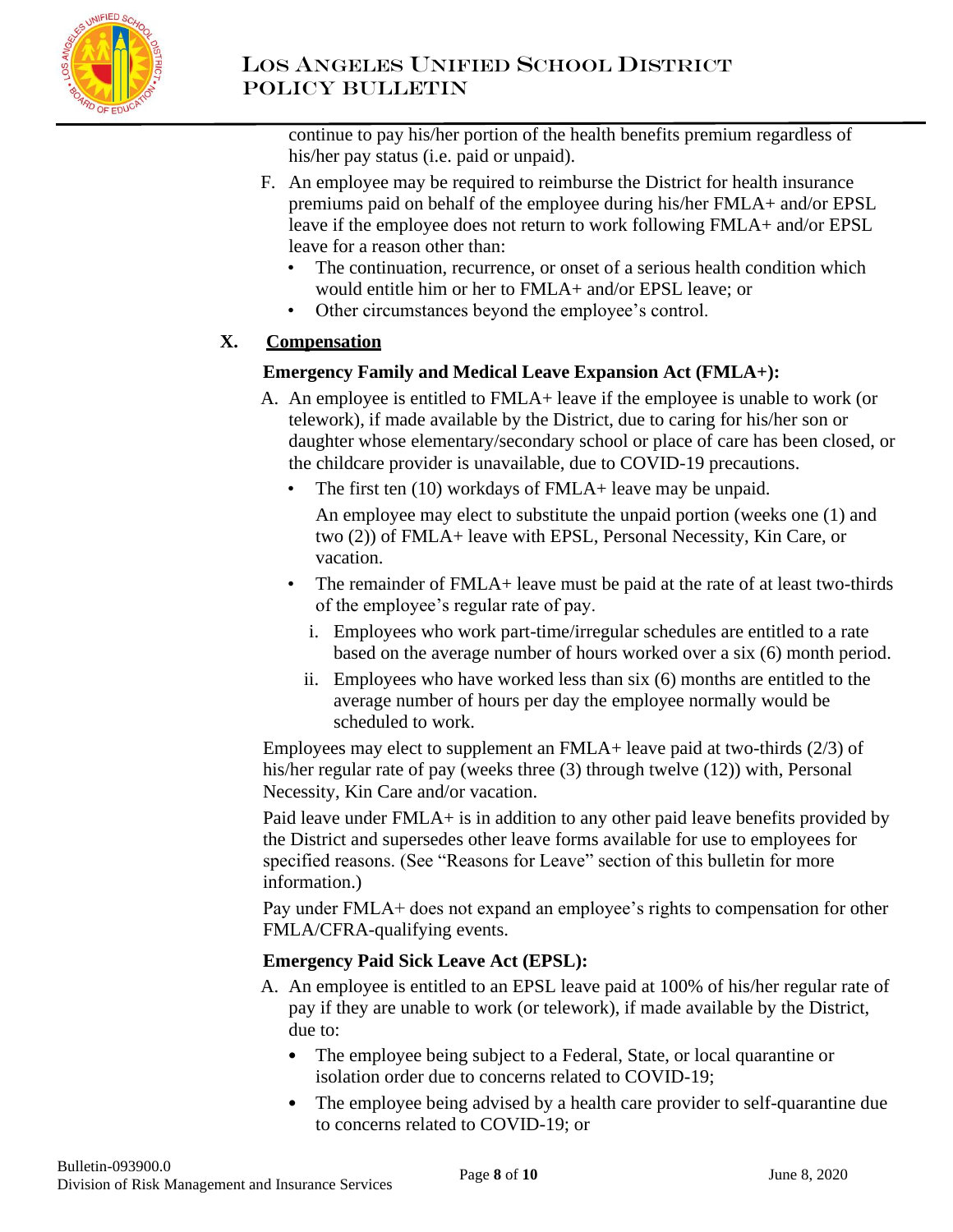

- The employee experiencing symptoms of COVID-19 and seeking a medical diagnosis.
- B. An employee is entitled to an EPSL leave paid at two-thirds (2/3) of his/her regular rate of pay if they are unable to work (or telework), if made available by the District, due to:
	- A bona fide need to care for an individual subject to quarantine (pursuant to Federal, State, or local order or advice of a health care provider) related to COVID-19;
	- Caring for his/her son or daughter whose elementary/secondary school or place of care has been closed, or the childcare provider is unavailable, due to COVID-19 precautions; or
	- Experiencing a substantially similar condition as specified by the Secretary of Health and Human Service, in consultation with the Secretaries of Treasury and Labor.

Paid leave under EPSL is in addition to any other paid leave benefits provided by the District and supersede other leave forms available for use to employees for specified reasons. (See "Reasons for Leave" section of this bulletin for more information.)

Employees may supplement an EPSL leave paid at two-thirds (2/3) of his/her regular rate of pay with Personal Necessity, Kin Care and/or vacation.

## **XI. Non-Retaliation and Protection from Interference with FMLA+ and EPSL Rights**

Employers are prohibited from interfering with an employee's right to utilize FMLA+ and/or EPSL. Interfering includes discriminating or retaliating against an employee for having exercised or attempted to exercise FMLA+ and/or EPSL rights. Employees have the right to utilize FMLA+ and/or EPSL leave for any qualifying reason without criticism or discouragement. Also, an employee must not be subject to discipline for the exercise of FMLA+ and/or EPSL rights.

Retaliation and/or Interference does not include an employer's pertinent contact/communications with the employee regarding the employee's job. The employer, however, is not permitted to contact the employee to induce the employee to return from leave or to require the employee to perform actual work.

While an employee can freely exercise his/her right to take FMLA+ and/or EPSL leave under the law and not be disciplined for doing so, taking a protected leave of absence will not affect pending disciplinary proceedings or prevent discipline from being issued that is based upon legitimate reasons related to work performance and/or conduct.

**AUTHORITY:** This is a policy of the Los Angeles Unified School District. This policy is established in accordance with the Families First Coronavirus Response Act.

**RELATED RESOURCES:** Los Angeles Unified School District Protected Leaves & Absences website: [http://fmla.lausd.net](http://fmla.lausd.net/)

Collective Bargaining Agreements are located on the LAUSD "Labor Relations" website: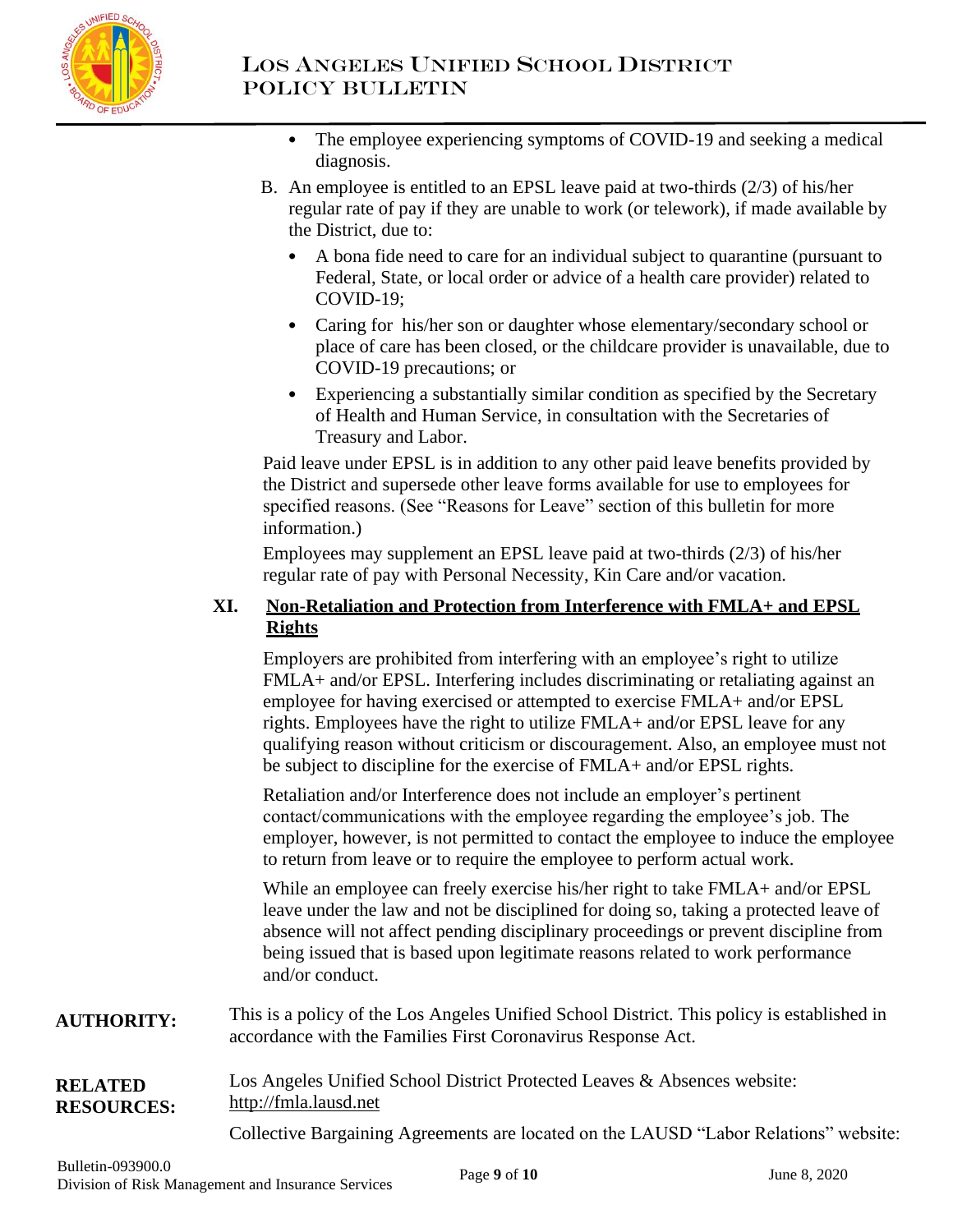

# LOS ANGELES UNIFIED SCHOOL DISTRICT Policy Bulletin

|                    | From the LAUSD homepage go to "Offices" then "Labor Relations"                                                                                                                                                                          |
|--------------------|-----------------------------------------------------------------------------------------------------------------------------------------------------------------------------------------------------------------------------------------|
|                    | <b>Personnel Commission Rules:</b><br>From the LAUSD homepage go to "Offices" then "Personnel Commission"                                                                                                                               |
|                    | United States Department of Labor, Wage and Hour Division (WHD) 29 CFR Part 826<br>RIN 1235-AA35 https://www.federalregister.gov/documents/2020/04/06/2020-07237/paid-leave-<br>under-the-families-first-coronavirus-response-act       |
|                    | United States Department of Labor, COVID-19 and the American Workplace:<br>https://www.dol.gov/agencies/whd/pandemic                                                                                                                    |
| <b>ASSISTANCE:</b> | For assistance or further information, contact the Absence Management Section in the<br>Division of Risk Management and Insurance Services at 213-241-3954 or visit the<br>Protected Leaves & Absences website at http://fmla.lausd.net |
| <b>FORMS:</b>      | 1. Employee Certification of Need for FMLA+ and/or EPSL Form (Form FFCRA-1)<br>2. Employee Eligibility & Entitlement and Rights & Responsibilities Notice (Form<br>FFCRA-2)                                                             |
|                    | 3. Approval Designation Notice (Form FFCRA-3)<br>4. Designation Not Approved Notice (Form FFCRA-4)                                                                                                                                      |

5. FFCRA Absence Certification Request form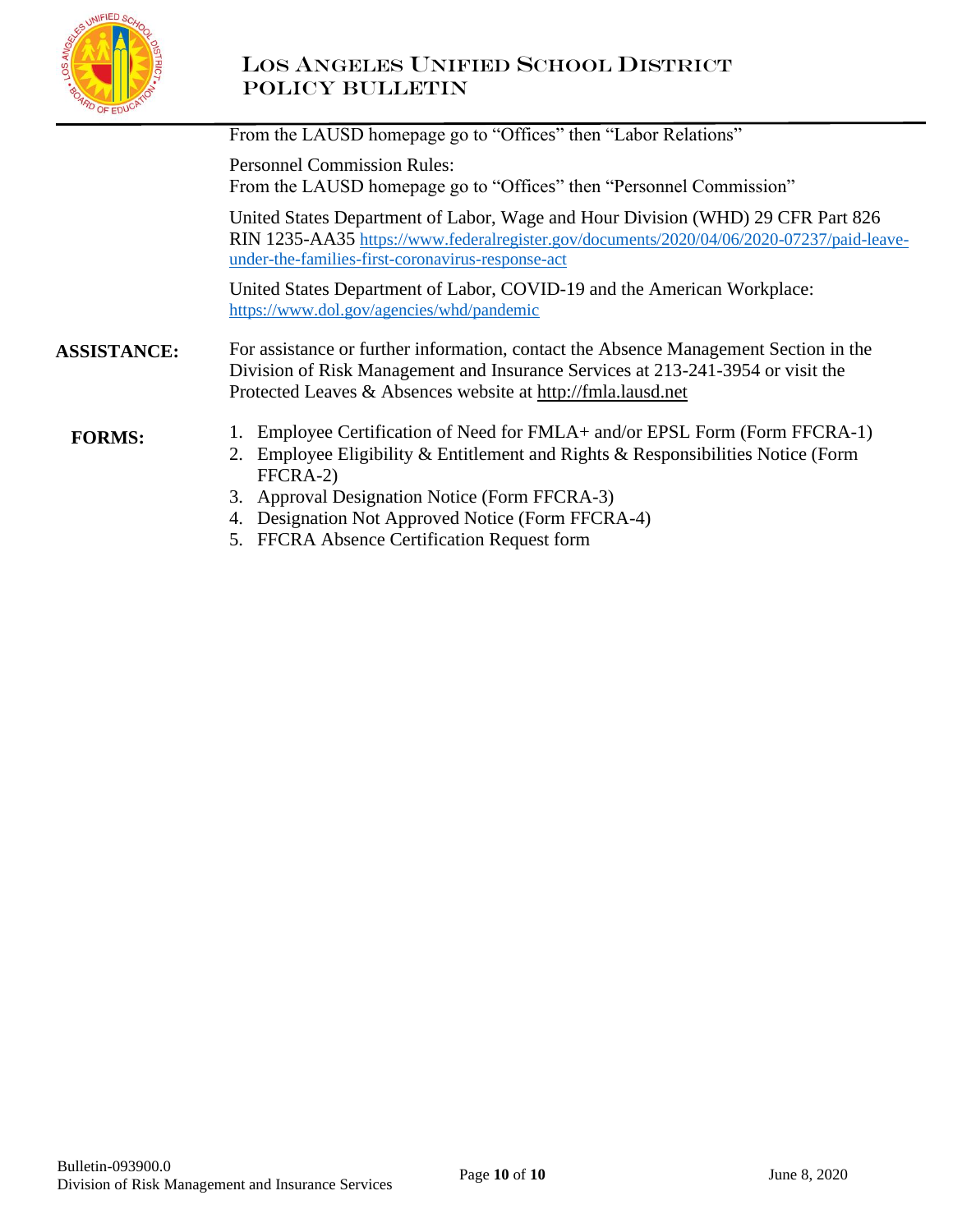

Personnel Commission Classified Employment Services Branch Human Resources Certificated Assignments & Support Services EE Name: EMP #:

**Employee Certification of Need for EPSL and/or FMLA+**

Families First Coronavirus Response Act (FFCRA)

Emergency Paid Sick Leave Act (EPSL), Emergency Family Member Medical Expansion Act (FMLA+)

#### **SECTION I: For Completion by the SUPERVISOR**

**INSTRUCTIONS:** Complete Section I before giving this form to the employee. You may not ask an employee to disclose information other than what is permitted under the applicable regulations. Employers must maintain confidential leave records that document an employee's medical certifications/recertification, separately from the employee's personnel files.

| School Site/Division     |                       |
|--------------------------|-----------------------|
| Supervisor/Administrator | Date                  |
| <b>Employee Name</b>     | Employee #            |
| Employee Job Title       | Regular Work Schedule |

#### **SECTION II: For Completion by the EMPLOYEE**

**INSTRUCTIONS:** You are required to submit a timely, complete and sufficient employee certification along with any required supporting documentation to substantiate requests for protected absences and/or formal Leaves of Absence. Submittal of the employee certification isrequired by LAUSD in orderto obtain and/or retain leave protections. **This form should be completed and returned within 15 calendar days of request.** Failure to provide a complete and sufficient employee certification along with any required supporting documentationmay result in the delay or denial of your request for protected absences and/or formal Leave of Absence.

Please note that all existing certification requirements under the FMLA remain in effect if you are taking leave for one of the existing qualifying reasons under the FMLA. For example, if you are taking leave beyond the two weeks of EPSL leave because your medical condition for COVID-19-related reasons rises to the level of a serious health condition, you must continue to provide medical certification under the FMLA as specified under District policy. (See BUL-1205 for more information).

The Genetic Information Nondiscrimination Act of 2008, Title II (GINA) prohibits employers and other entitles covered by GINA, from requesting genetic information of an individual or family member, except as specifically allowed by this law. To comply with GINA, do not provide any genetic information when responding to this request for medical information.

|    | <b>EMPLOYEE CERTIFICATION FOR EMERGENCY FAMILY AND MEDICAL LEAVE EXPANSION ACT (FMLA+)</b>                                                                                                                                                                                                                                                                                                                                                                                           |
|----|--------------------------------------------------------------------------------------------------------------------------------------------------------------------------------------------------------------------------------------------------------------------------------------------------------------------------------------------------------------------------------------------------------------------------------------------------------------------------------------|
|    | FMLA+; which is included in (NOT in addition to) FMLA, can be utilized $4/1/2020 - 12/31/2020$ .                                                                                                                                                                                                                                                                                                                                                                                     |
| 1. | I certify that I am unable to work (or telework) for the following reason:<br>A. I am caring for my son or daughter whose elementary/secondary school or place of care is closed, or childcare<br>$\perp$<br>provider is unavailable due to a declared COVID-19 public health emergency.                                                                                                                                                                                             |
|    |                                                                                                                                                                                                                                                                                                                                                                                                                                                                                      |
|    |                                                                                                                                                                                                                                                                                                                                                                                                                                                                                      |
|    | If the above-named child is older than fourteen (14), please state the circumstances that exist requiring<br>$\circ$                                                                                                                                                                                                                                                                                                                                                                 |
|    | 2. Date(s) I am requesting FMLA+ leave due to an inability to work (or telework) based on the above-named reason:                                                                                                                                                                                                                                                                                                                                                                    |
|    | $\Box$ FMLA+ may be taken intermittently as agreed by the Administrator/Supervisor and employee.                                                                                                                                                                                                                                                                                                                                                                                     |
|    | 3. I certify that no other person will be providing care for the above-named child during the period I am on FMLA+ leave.                                                                                                                                                                                                                                                                                                                                                            |
|    | Date: the contract of the contract of the contract of the contract of the contract of the contract of the contract of the contract of the contract of the contract of the contract of the contract of the contract of the cont                                                                                                                                                                                                                                                       |
|    | In order to substantiate your FMLA+ leave request, you are required to include documentation supporting your child's<br>elementary/secondary school closure and/or childcare provider unavailability. Appropriate documentation includes, but is not<br>limited to, a notice that has been posted on a government, school, or day care website, or published in a newspaper, or an email<br>from an employee or school official of the school, place of care, or childcare provider. |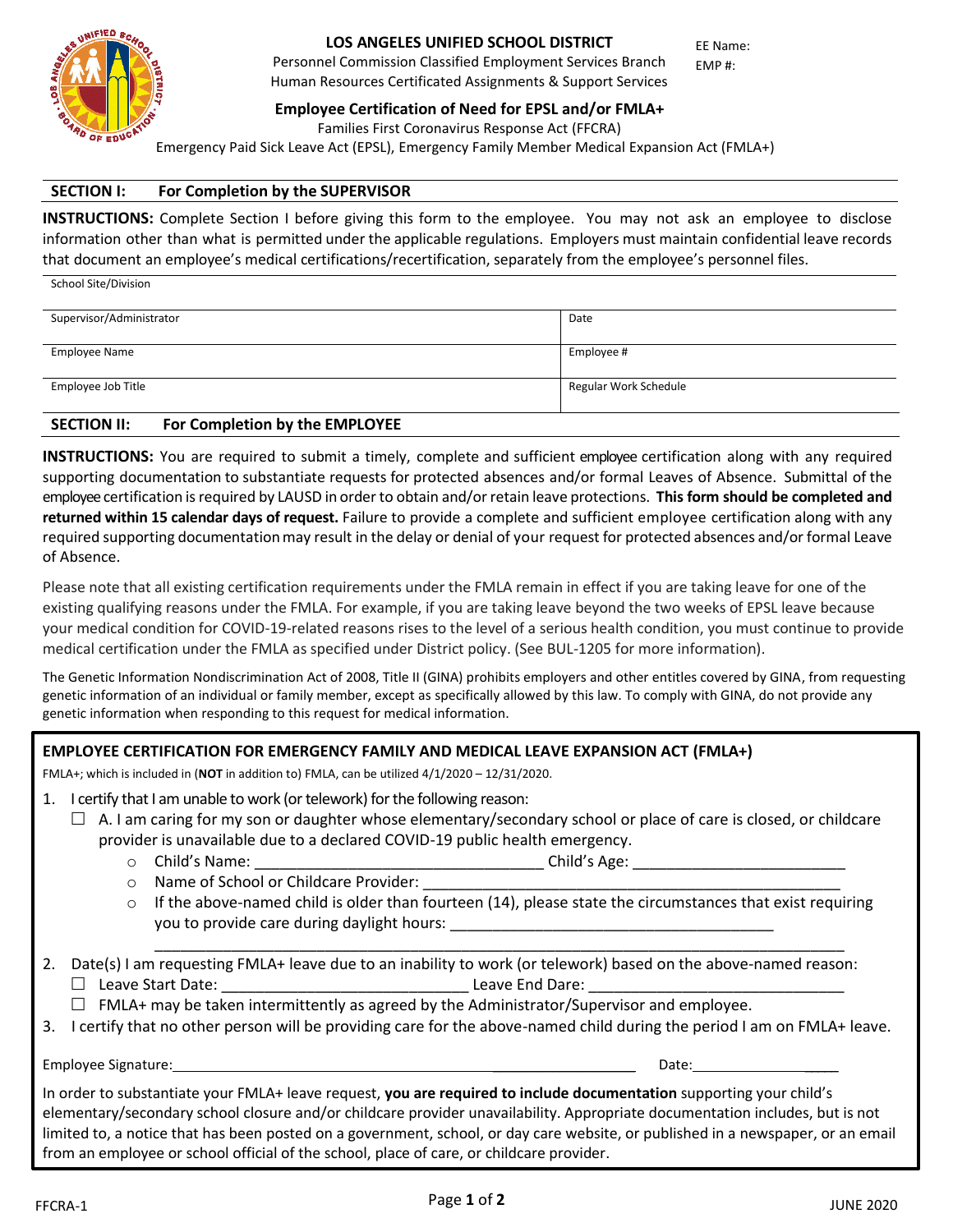

Personnel Commission Classified Employment Services Branch Human Resources Certificated Assignments & Support Services

**Employee Certification of Need for EPSL and/or FMLA+**

EE Name: EMP #:

Families First Coronavirus Response Act (FFCRA)

Emergency Paid Sick Leave Act (EPSL), Emergency Family Member Medical Expansion Act (FMLA+)

### **SECTION II: For Completion by the EMPLOYEE, CONTINUED**

|         | <b>EMPLOYEE CERTIFICATION FOR EMERGENCY PAID SICK LEAVE (EPSL)</b>                                                                                                                                                                                                                                                                                                                                                                                                                   |
|---------|--------------------------------------------------------------------------------------------------------------------------------------------------------------------------------------------------------------------------------------------------------------------------------------------------------------------------------------------------------------------------------------------------------------------------------------------------------------------------------------|
|         | Full-time employees are entitled to up to 80 hours of EPSL leave over a two-week period. Part-time employees are entitled to EPSL leave based on the average number of<br>hours worked during an average two-week period. EPSL entitlement is NOT per qualifying event, but a single bank effective 4/1/2020 and expiring 12/31/2020.                                                                                                                                                |
|         | 1. I certify that I am unable to work (or telework) for one or more of the following reasons (check all that apply):                                                                                                                                                                                                                                                                                                                                                                 |
|         | $\Box$ A. I am subject to a Federal, State, or local government quarantine or isolation order related to COVID-19.                                                                                                                                                                                                                                                                                                                                                                   |
|         |                                                                                                                                                                                                                                                                                                                                                                                                                                                                                      |
|         |                                                                                                                                                                                                                                                                                                                                                                                                                                                                                      |
|         |                                                                                                                                                                                                                                                                                                                                                                                                                                                                                      |
|         |                                                                                                                                                                                                                                                                                                                                                                                                                                                                                      |
|         |                                                                                                                                                                                                                                                                                                                                                                                                                                                                                      |
|         | D. I have a bona fide need to care for an individual who is subject to quarantine (pursuant Federal, State, or local                                                                                                                                                                                                                                                                                                                                                                 |
|         | government order advice of a health care provider) related to COVID-19.                                                                                                                                                                                                                                                                                                                                                                                                              |
|         |                                                                                                                                                                                                                                                                                                                                                                                                                                                                                      |
|         | o Name of the government agency or health care provider:                                                                                                                                                                                                                                                                                                                                                                                                                             |
|         | E. I am caring for my son or daughter whose elementary/secondary school or place of care is closed, or childcare                                                                                                                                                                                                                                                                                                                                                                     |
|         | provider is unavailable due to a declared COVID-19 public health emergency.                                                                                                                                                                                                                                                                                                                                                                                                          |
|         |                                                                                                                                                                                                                                                                                                                                                                                                                                                                                      |
|         | o Name of School or Childcare Provider: ___                                                                                                                                                                                                                                                                                                                                                                                                                                          |
| $\circ$ | If the above-named child is older than fourteen (14), please state the circumstances that exist requiring                                                                                                                                                                                                                                                                                                                                                                            |
|         |                                                                                                                                                                                                                                                                                                                                                                                                                                                                                      |
|         | $\Box$ F. I am experiencing any other substantially similar conditions as specified by Secretary of Health and Human<br>Services, in consultation with the Secretaries of Treasury and Labor.                                                                                                                                                                                                                                                                                        |
| 2.      | Date(s) I am requesting EPSL leave due to an inability to work (or telework) based on the above-named reason(s):                                                                                                                                                                                                                                                                                                                                                                     |
|         | $\Box$ Reason E ONLY may be taken intermittently as agreed by the Administrator/Supervisor and employee.                                                                                                                                                                                                                                                                                                                                                                             |
| 3.      | If request is to care for a minor son or daughter due to school closure or childcare provider unavailability:                                                                                                                                                                                                                                                                                                                                                                        |
|         | $\Box$ I certify that no other person will be providing care for the above-named child during the period I am on ESPL<br>leave. Employee Signature: example and the state of the state of the state of the state of the state of the state of the state of the state of the state of the state of the state of the state of the state of the state of t                                                                                                                              |
|         | In order to substantiate your FMLA+ leave request, you are required to include documentation supporting your child's<br>elementary/secondary school closure and/or childcare provider unavailability. Appropriate documentation includes, but<br>is not limited to, a notice that has been posted on a government, school, or day care website, or published in a<br>newspaper, or an email from an employee or school official of the school, place of care, or childcare provider. |
|         | Employee Signature: Management of the Contract of the Contract of the Contract of the Contract of the Contract of the Contract of the Contract of the Contract of the Contract of the Contract of the Contract of the Contract<br>Date: $\sqrt{ }$                                                                                                                                                                                                                                   |

This form will remain at the employee's site.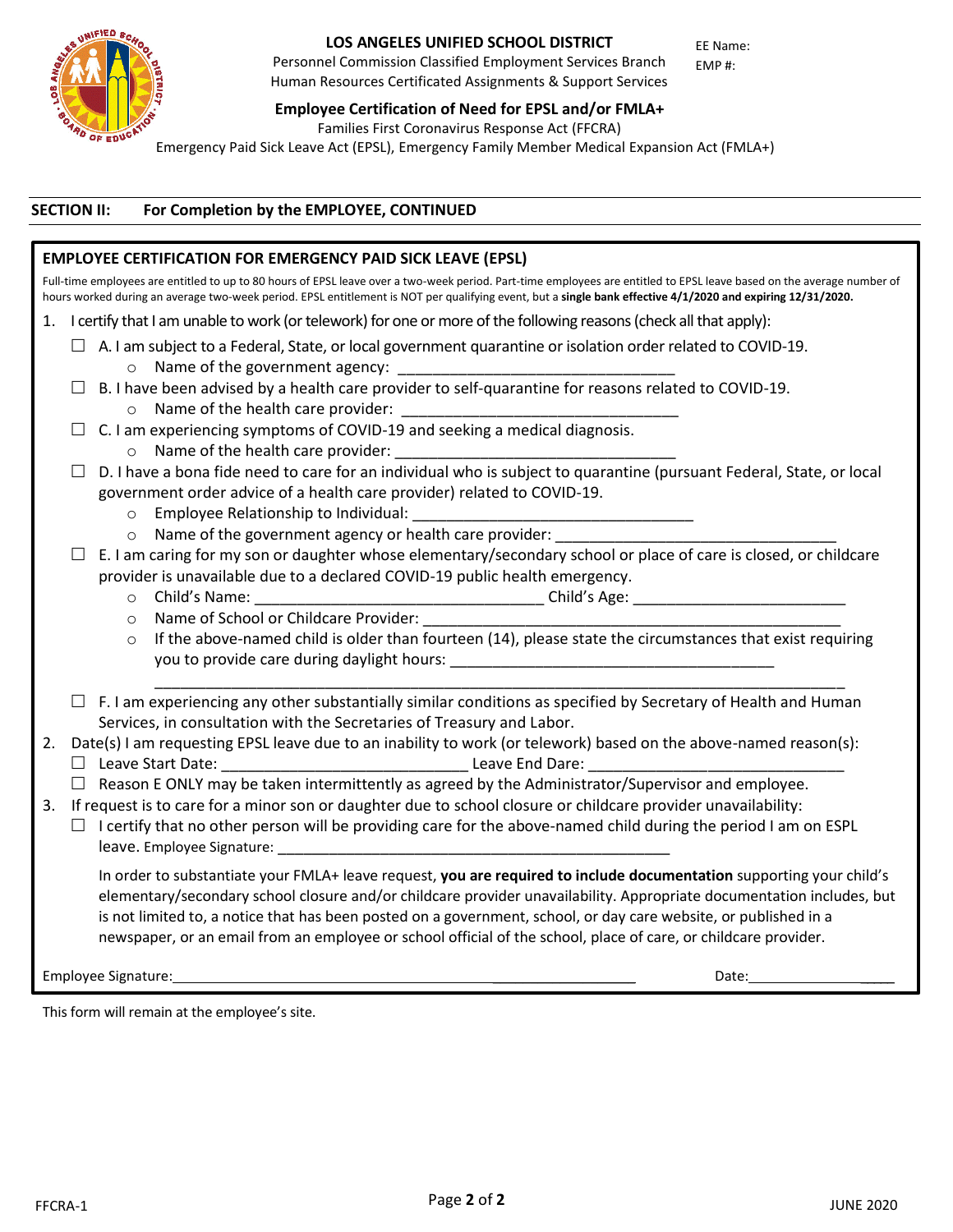

**Employee Eligibility and Entitlement & Rights and Responsibilities Notice**

Families First Coronavirus Response Act (FFCRA)

Emergency Paid Sick Leave Act (EPSL) and Emergency Family Member Medical Expansion Act (FMLA+)

| <b>SECTION I:</b>                                                                                                                | For Completion by the SUPERVISOR |      |  |  |
|----------------------------------------------------------------------------------------------------------------------------------|----------------------------------|------|--|--|
| <b>INSTRUCTIONS:</b> Complete Section I and indicate the leave reason(s) under Part A before giving this notice to the employee. |                                  |      |  |  |
| School Site/Division                                                                                                             |                                  |      |  |  |
|                                                                                                                                  |                                  |      |  |  |
| Supervisor/Administrator                                                                                                         |                                  | Date |  |  |

Employee Name Employee #

#### **PART A – NOTICE OF ELIGIBILITY**

You have notified the District of your need for absence or leave from work. In addition to the leave policies set forth in any applicable collective bargaining agreement, if you are eligible, your absence also may qualify for protection under one or more of the following:

- ☐ Emergency Paid Sick Leave Rights Act (EPSL)
- $\Box$  Emergency Family and Medical Leave Expansion Act (FMLA+)

To be eligible for an EPSL protected leave, an employee must work full-time or part-time for the District.

To be eligible for an FMLA+ protected leave, an employee must have worked for the District for not less than 30 calendar days. An employee is considered to have been employed for at least 30 calendar days if the District had the employee on its payroll calendar for the 30 calendar days immediately prior to the day the employee's leave would begin.

#### **PART B – RIGHTS AND RESPONSIBILITIES FOR TAKING FMLA+ LEAVE and EPSL LEAVE**

In order to determine whether your absence qualifies as EPSL and/or FMLA+ leave, you must return a complete and sufficient employee along with any required supporting documentation to substantiate a request to your worksite within fifteen (15) calendar days of receiving this notice.

**Failure to provide a complete and sufficient employee certification along with any supporting documentation to substantiate a request may result in the delay or denial of your request for protected absences and/or formal Leave of Absence. Unprotected absences may be counted against you in your attendance report.**

Once we obtain the information from you as specified above, we will inform you, within five (5) business days, whether your leave will be designated as a protected leave and count towards your EPSL and/or FMLA+ leave entitlement.

#### **Employee Responsibilities**

**If your leave qualifies** as an EPSL and/or FMLA+ protected leave, you will have the following **responsibilities** while on EPSL and/or FMLA+ leave:

- 1. When the need for leave is foreseeable, the employee is expected to notify the Site Administrator as soon as practicable based upon the facts and circumstances.
- 2. Comply with the usual and customary call-in and reporting procedures in accordance with their work location and Collective Bargaining Agreement.
- 3. Once approved for a particular EPSL and/or FMLA+ leave reason, employees are required to reference that leave reason or the EPSL and/or FMLA+ when reporting absences and/or requesting additional leave.

In all instances, the employee is responsible for responding to questions from the Site Administrator to determine if the leave is FMLA+ and/or EPSL-qualifying.

4. Make a reasonable effort to schedule treatment so as not to disrupt operations.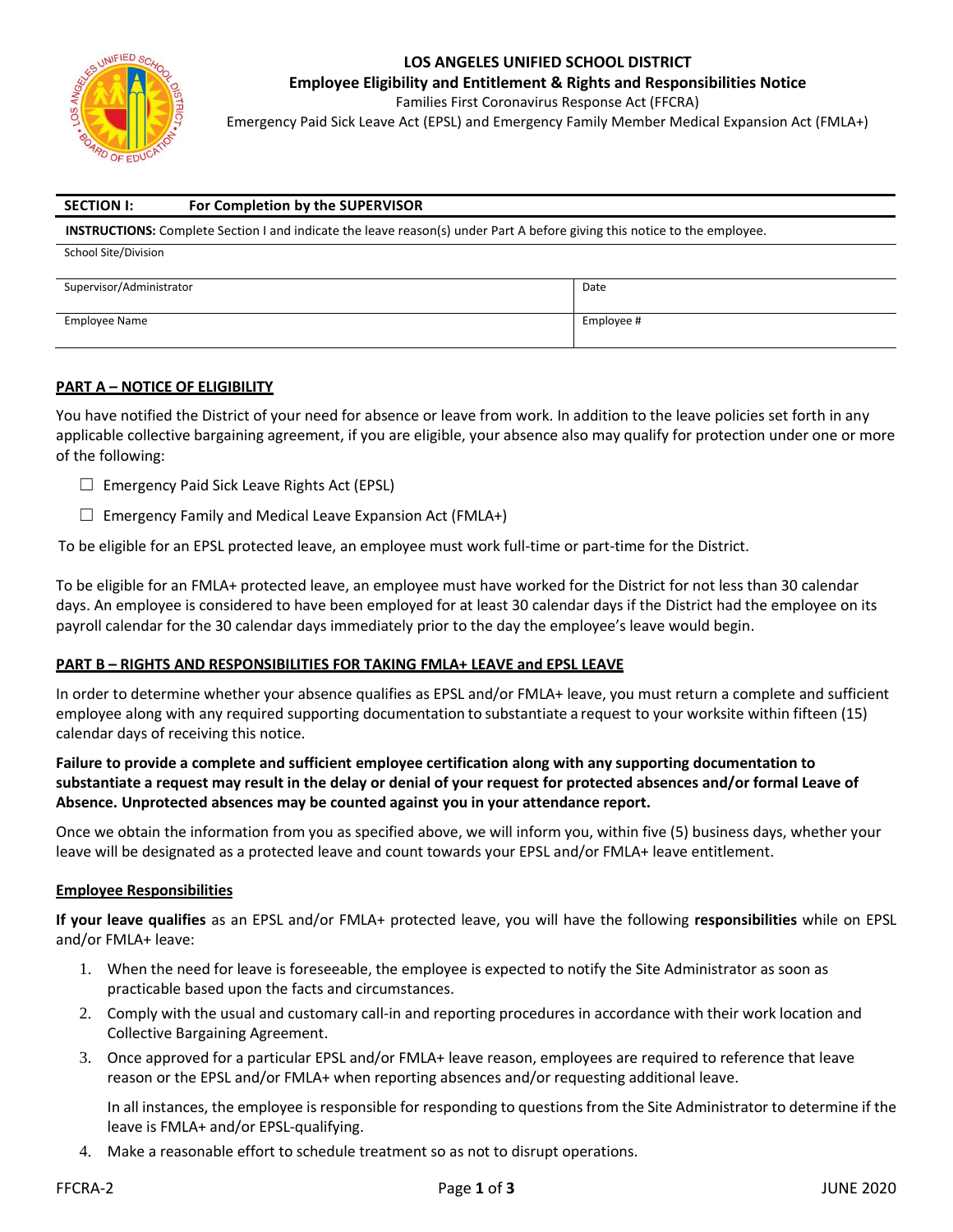

**Employee Eligibility and Entitlement & Rights and Responsibilities Notice** Families First Coronavirus Response Act (FFCRA)

Emergency Paid Sick Leave Act (EPSL) and Emergency Family Member Medical Expansion Act (FMLA+)

- 5. Employees who pay a portion of their health benefits premiums are required to continue to pay their portion of the health benefits premium regardless of their pay status (i.e. paid or unpaid).
- 6. An employee may be required to reimburse the District for health insurance premiums paid on behalf of the employee during their EPSL and/or FMLA+ leave if the employee does not return to work following EPSL and/or FMLA+ leave for a reason other than:
	- A. The continuation, recurrence, or onset of a serious health condition which would entitle him or her to EPSL and/or FMLA+ leave; or
	- B. Other circumstances beyond the employee's control.

### **Employee Rights**

**If your leave qualifies** as an EPSL and/or FMLA+ protected leave, you will have the following **rights** while on EPSL and/or FMLA+ leave:

- 1. You have a right under FMLA for up to twelve (12) workweeks of leave in a 12-month period calculated as the 12-month period measured forward from the date of your qualifying absence.
	- A. 12 workweeks (60 days) is the maximum entitlement for all FMLA-qualifying reasons, including FMLA+, within any FMLA Year.
	- B. FMLA+ does not expand an eligible employee's FMLA leave entitlement to greater than 12 workweeks (or 26 workweeks where applicable) during any 12-month period.
	- C. An employee who has otherwise exhausted FMLA leave during a 12-month period is not entitled to an additional 12 workweeks under FMLA+.
	- D. An employee who has exhausted FMLA entitlement may still be eligible for EPSL.
- 2. Full-time employees are immediately entitled to up to 80 hours of EPSL leave over a two-week period. Part-time employees are immediately entitled to EPSL leave based on the average number of hours worked during an average two-week period.
	- A. EPSL entitlement is NOT per qualifying event, but a single bank effective 4/1/2020 and expiring 12/31/2020.
		- EPSL banks have no waiting period. EPSL banks for employees do not accrue beyond a maximum of 80 hours and cannot be carried over.
	- B. EPSL banks are in addition to any other paid leave benefits provided by the District.
	- C. An employee's right to take an EPSL leave supersedes other leave forms available for use by employees for specified reasons. (See "Reasons for Leave" section of the FFCRA bulletin.)
- 3. Your health benefits must be maintained during any period of leave under the same conditions as if you continued to work.
- 4. The District will make a reasonable effort to reinstatement an employee to the same or equivalent position upon return from FMLA+ leave, subject to seniority rules in the event of layoffs in the employee's position.

If reasonable efforts fail, the District must make efforts to contact and reinstate the employee if an equivalent position becomes available within a one-year period beginning on earlier of:

- A. Date on which the qualifying need related to a public health emergency concludes; or
- B. Date that is 12 weeks after the date the employee's leave started.

If the leave extends beyond the end of the employee's FMLA+ leave entitlement, the employee does not have return rights under FMLA+. However, the employee may have rights under their respective Collective Bargaining Agreement and/or Personnel Commission Rules.

- 5. If your FMLA+ absence is due to an inability to work (or telework) to care for your son or daughter whose elementary/secondary school or place of care has been closed, or the childcare provider is unavailable, due to COVID-19 precautions.
	- A. The first ten (10) workdays of FMLA+ leave may be unpaid. You may substitute EPSL, accrued illness, Personal Necessity, Kin Care, or vacation for the unpaid FMLA+ leave.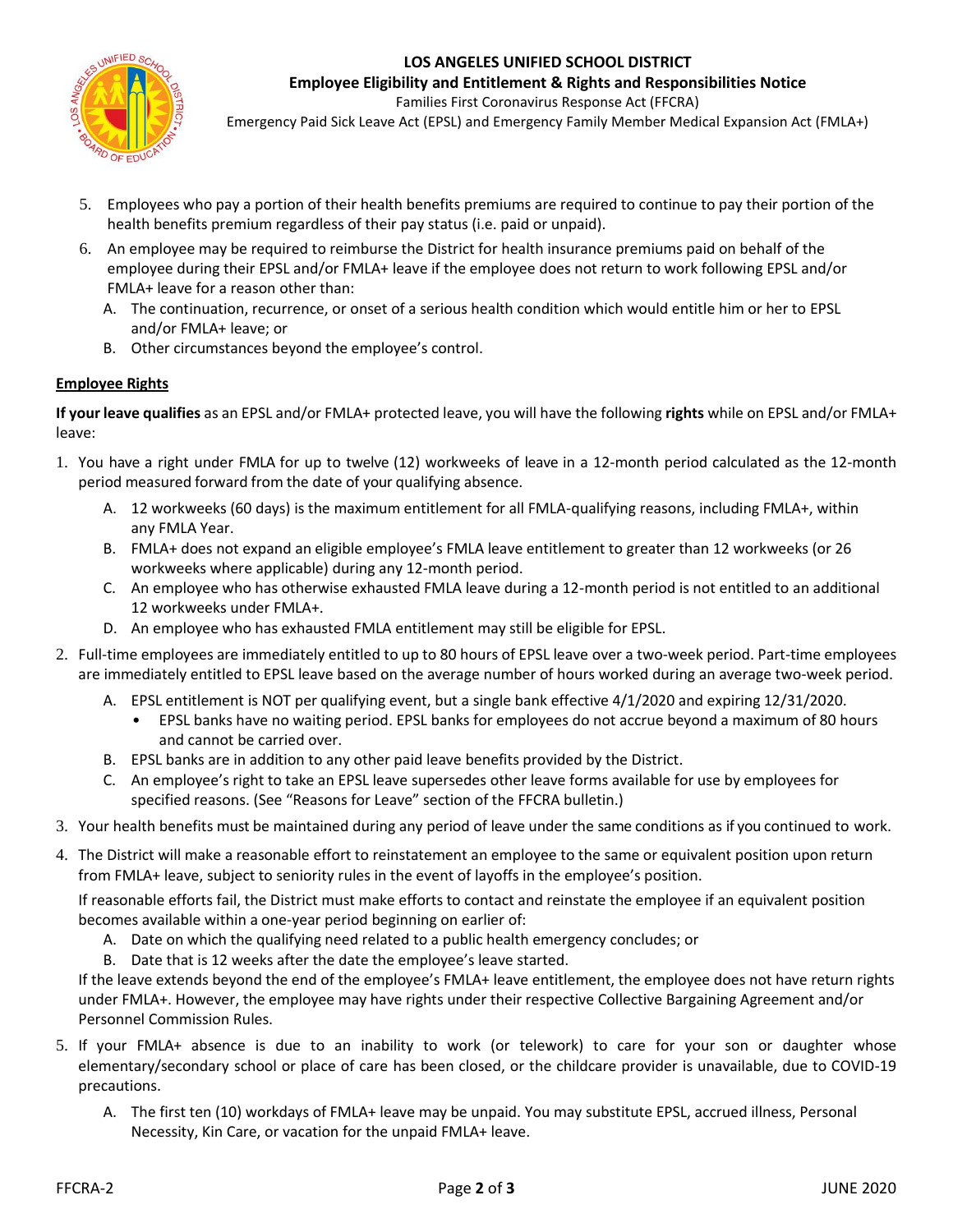

**Employee Eligibility and Entitlement & Rights and Responsibilities Notice** Families First Coronavirus Response Act (FFCRA)

Emergency Paid Sick Leave Act (EPSL) and Emergency Family Member Medical Expansion Act (FMLA+)

- B. The remainder of FMLA+ leave must be paid at the rate of at least two-thirds of your regular rate of pay. You may supplement FMLA+ leave benefits paid at two-thirds of your regular rate of pay with accrued illness, Personal Necessity, Kin Care, or vacation.
- 6. You are entitled to an EPSL leave paid at 100% of your regular rate of pay if you are unable to work (or telework) due to:
	- A. Being subject to a Federal, State, or local quarantine or isolation order due to concerns related to COVID-19.
	- B. Being advised by a health care provider to self-quarantine due to concerns related to COVID-19.
	- C. Experiencing symptoms of COVID-19 and seeking a medical diagnosis.
- 7. You are entitled to an EPSL leave paid at two-thirds of your regular rate of pay if you are unable to work (or telework) due to:
	- A. A bona fide need to care for an individual subject to quarantine (pursuant to Federal, State, or local order or advise of a health care provider) related to COVID-19.
	- B. Caring for your son or daughter whose elementary/secondary school or place of care has closed, or the childcare provider is unavailable, due to COVID-19 precautions.
	- C. Experiencing a substantially similar condition as specified by the Secretary of Health and Human Service, in consultation with the Secretaries of Treasury and Labor.
	- D. You may supplement EPSL leave benefits paid at two-thirds of your regular rate of pay with accrued illness, Personal Necessity, Kin Care, or vacation.

For a copy of conditions applicable to illness/vacation leave usage, please refer to your Collective Bargaining Agreement.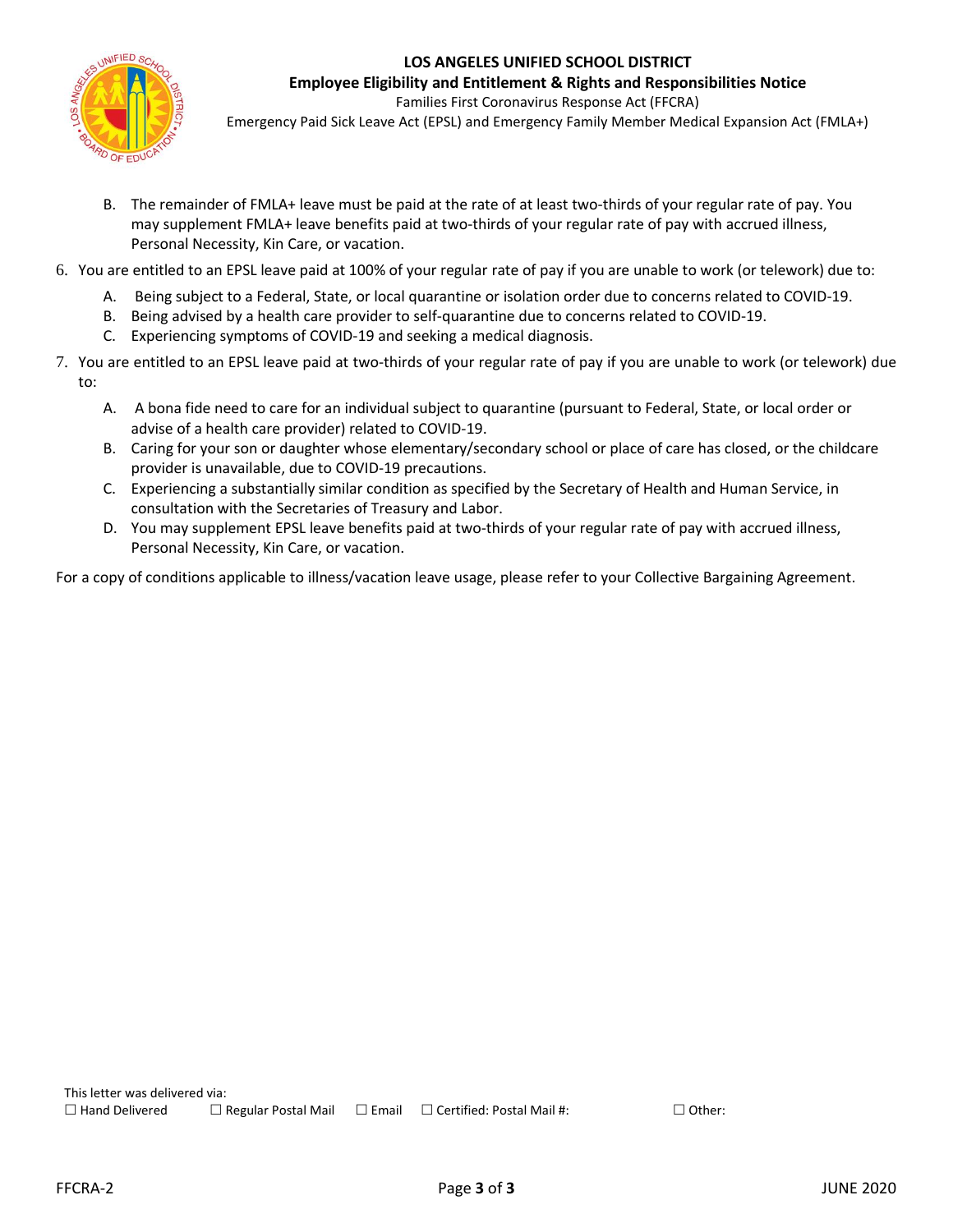

#### **Approval Designation Notice**

Families First Coronavirus Response Act (FFCRA)

Emergency Paid Sick Leave Act (EPSL), Emergency Family Member Medical Expansion Act (FMLA+)

| <b>SECTION I: For Completion by the Supervisor</b>                                                                                                                                                                                                                                                                                                      |                                                                           |        |                                       |          |
|---------------------------------------------------------------------------------------------------------------------------------------------------------------------------------------------------------------------------------------------------------------------------------------------------------------------------------------------------------|---------------------------------------------------------------------------|--------|---------------------------------------|----------|
| <b>INSTRUCTIONS:</b> Complete before giving this form to the employee.                                                                                                                                                                                                                                                                                  |                                                                           |        |                                       |          |
| School Site/Division                                                                                                                                                                                                                                                                                                                                    |                                                                           |        |                                       |          |
| Supervisor/Administrator                                                                                                                                                                                                                                                                                                                                |                                                                           |        | Date                                  |          |
| Employee Name                                                                                                                                                                                                                                                                                                                                           |                                                                           |        | Employee #                            |          |
| We have reviewed your request for leave under EPSL and/or FMLA+ and any supporting documentation that you have provided. Your<br>protected leave request is approved based on your first absence date of _______________________________. All leave (absences) taken for<br>this reason will be designated as follows:                                  |                                                                           |        |                                       |          |
| EPSL entitles full-time employees to up to 80 hours of paid sick leave over a two-week period. Employees scheduled to work less than<br>ப<br>80 hours over a two-week period are entitled to EPSL based on the number of hours worked during an average two-week period.                                                                                |                                                                           |        |                                       |          |
| FMLA entitles you to up to 12 workweeks of job protected time in a 12-month period measured forward form your first absence date.<br>ப<br>FMLA+; which is included in (NOT in addition to) FMLA, can be utilized $4/1/2020 - 12/31/2020$ .                                                                                                              |                                                                           |        |                                       |          |
| Any paid leave for any of the reasons indicated above will count against your protected leave entitlement.<br>$\circ$                                                                                                                                                                                                                                   |                                                                           |        |                                       |          |
| Your current FMLA/CFRA year is From:                                                                                                                                                                                                                                                                                                                    |                                                                           |        | <b>Example 2018 Through:</b> Through: |          |
| You previously used:                                                                                                                                                                                                                                                                                                                                    | (days/hours) of protected time during the current protected absence year. |        |                                       |          |
| Based on the information you have provided to date; we are providing the following information about the amount of time that will be<br>counted against your leave entitlement:<br>Provided there is no deviation from your anticipated leave schedule: EPSL and/or FMLA+ Days/Hours:                                                                   |                                                                           |        |                                       |          |
| <sup>3</sup> Single Continuous Period of Time:                                                                                                                                                                                                                                                                                                          |                                                                           |        |                                       |          |
|                                                                                                                                                                                                                                                                                                                                                         |                                                                           |        |                                       |          |
| $1/2$ Part-time or Reduced Schedule Work Hours (As mutually agreed upon by the Administrator/Supervisor and Employee):                                                                                                                                                                                                                                  |                                                                           |        |                                       |          |
| Mours per day; Nours per day; Nourse 2014 and Says per week; From Nourse 2014 2014 2015 2016 2017 2018 2019 20                                                                                                                                                                                                                                          |                                                                           |        |                                       |          |
| Because the leave you will need will be unscheduled (intermittent), it is not possible to provide the hours, days, or weeks that will be<br>counted against your EPSL and/or FMLA+ entitlement at this time. You have the right to request this information once in a 30-day period (if<br>leave was taken in the 30-day period).                       |                                                                           |        |                                       |          |
| $^{1,2}$ Intermittent Leave (As mutually agreed upon by the Administrator/Supervisor and Employee):                                                                                                                                                                                                                                                     |                                                                           |        |                                       |          |
| Frequency:                                                                                                                                                                                                                                                                                                                                              | Times per:                                                                |        | Week(s) / or                          | Month(s) |
| Duration:                                                                                                                                                                                                                                                                                                                                               | Hour(s) / or                                                              | Day(s) |                                       |          |
| CERTIFICATION DURATION:                                                                                                                                                                                                                                                                                                                                 | From:                                                                     |        | Through:                              |          |
| <sup>1</sup> FMLA+ may be taken intermittently in any increment of time agreed by the Administrator/Supervisor and the employee.                                                                                                                                                                                                                        |                                                                           |        |                                       |          |
| <sup>2</sup> EPSL taken to care for the employee's son or daughter whose elementary/secondary school or place of care has been closed, or the childcare<br>provider of the son or daughter is unavailable, due to COVID-19 precautions may be taken intermittently in any increment of time agreed by<br>the Administrator/Supervisor and the employee. |                                                                           |        |                                       |          |
| <sup>3</sup> All other EPSL leave reasons must be taken consecutively until the earliest of employee no longer has an EPSL leave reason for leave or<br>available benefits have exhausted.                                                                                                                                                              |                                                                           |        |                                       |          |

**EPSL and FMLA+ require that you comply with usual and customary call-in and reporting procedures at your work site and Collective Bargaining Agreement, specify your time away is EPSL and/or FMLA+-related, and notify your site as soon as practicable if dates of scheduled leave change or are extended**.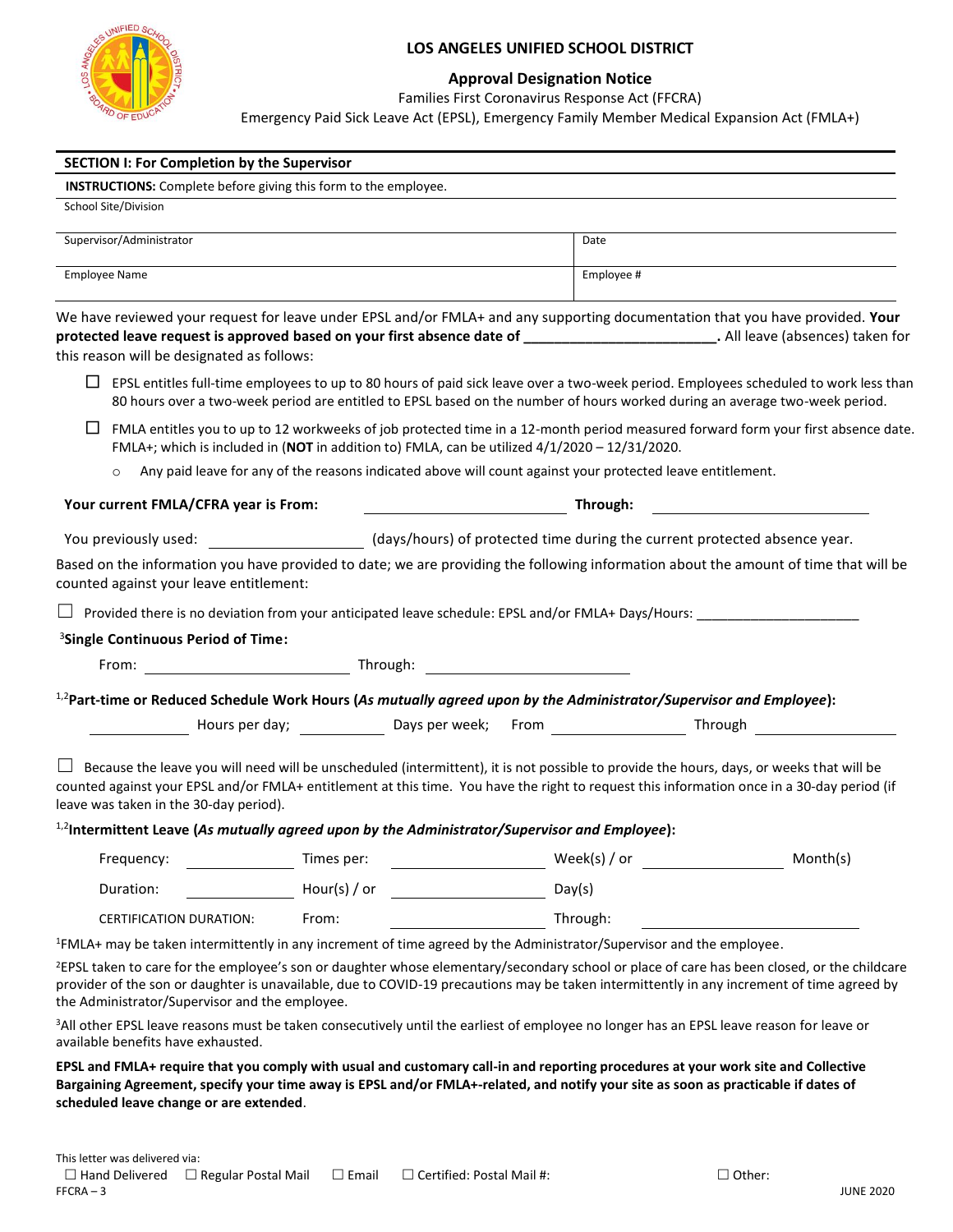

School Site/Division

#### **LOS ANGELES UNIFIED SCHOOL DISTRICT**

#### **Designation Not Approved Notice**

Families First Coronavirus Response Act (FFCRA)

Emergency Paid Sick Leave Act (EPSL), Emergency Family Member Medical Expansion Act (FMLA+)

| <b>SECTION I: For Completion by the Supervisor</b> |  |
|----------------------------------------------------|--|
|----------------------------------------------------|--|

 **INSTRUCTIONS:** Complete before giving this form to the employee.

| $5c$ , $5c$ , $5c$ , $5c$ , $5c$ , $5c$ , $5c$ , $5c$ , $5c$ , $5c$ , $5c$ , $5c$ , $5c$ , $5c$ , $5c$ , $5c$ , $5c$ , $5c$ , $5c$ , $5c$ , |            |
|---------------------------------------------------------------------------------------------------------------------------------------------|------------|
| Supervisor/Administrator                                                                                                                    | Date       |
| Employee Name                                                                                                                               | Employee # |

We have reviewed your request for leave under EPSL and/or FMLA+ any supporting documentation that you have provided. **Your protected leave request has NOT been approved based on your first absence date of \_\_\_\_\_\_\_\_\_\_\_\_\_\_\_\_\_\_ for the following reason(s):** 

 $\Box$  You did not meet the EPSL eligibility requirements of being a District employee working full-time or part-time.

| $\Box$ You did not meet the FMLA+ eligibility requirement of being employed for at least 30 calendar days immediately prior to your |
|-------------------------------------------------------------------------------------------------------------------------------------|
| first absence date.                                                                                                                 |

 $\Box$ You hold a District Health Care Provider Classification position or District Emergency Responder Classification position.

 $\Box$  You have exhausted your leave entitlement:

 $\Box$  2 workweeks EPSL leave entitlement exhausted as of

 $\Box$ 12 workweeks of FMLA/CFRA, including FMLA+, leave entitlement exhausted as of  $\Box$ 

Your current FMLA/CFRA Year is from: \_\_\_\_\_\_\_\_\_\_\_\_\_\_\_\_\_\_\_\_\_\_\_\_\_\_through

 $\Box$ You either did not submit the required documentation within 15 calendar days of receiving it or provide a reasonable explanation

#### for the delay. **(Specific information required, and dates not approved are listed under "Other" below.)**

 $\Box$ EPSL does not apply to your leave request. Time off must be for one or more of the following reasons:

- ✓ An inability to work (or telework) due to being subject to a Federal, State, or local quarantine or isolation order due to concerns related to COVID-19; and/or
- $\checkmark$  An inability to work (or telework) due to being advised by a health care provider to self-quarantine due to concerns related to COVID-19; and/or
- $\checkmark$  An inability to work (or telework) due to experiencing symptoms of COVID-19 and seeking a medical diagnosis; and/or
- ✓ An inability to work (or telework) due to a bona fide need to care for an individual subject to quarantine (pursuant to Federal, Stat, or local order or advise of a health care provider) related to COVID-19; and/or
- ✓ An inability to work (or telework) to care for your son or daughter whose elementary/secondary school or place of care has been closed, or the childcare provider is unavailable, due to COVID-19 precautions; and/or
- An inability to work (or telework) due to experiencing a substantially similar condition as specified by the Secretary of Health and Human Services, in consultation with the Secretaries of Treasury and Labor.

 $\Box$ FMLA+ does not apply to your leave request. Time off must be for the following reason:

An inability to work (or telework) to care for your son or daughter whose elementary/secondary school or place of care has been closed, or the childcare provider is unavailable, due to COVID-19 precautions

 $\Box$  Employee Certification for EPSL and/or FMLA+ form and/or supporting documentation provided is not complete and sufficient to determine whether EPSL and/or FMLA+ applies to your leave request. **(You must provide the requested information listed under "Other" below no later than seven (7) calendar days from the receipt of this notice or provide a reasonable explanation for the delay or your leave may be denied.)**

☐Other: